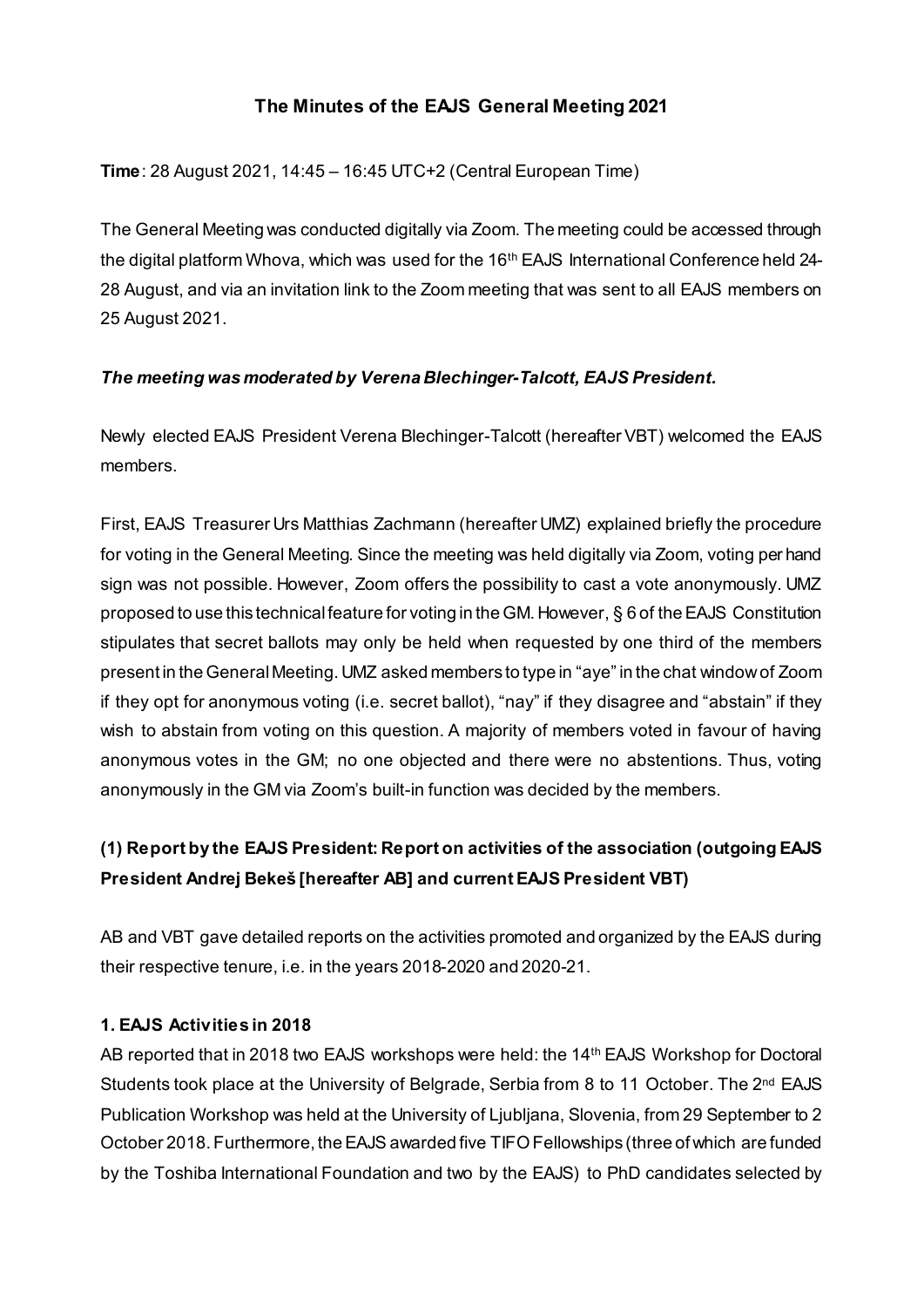the EAJS Council. Lastly, AB reported that the EAJS further expanded its website dedicated to the EAJS/TIFO Alumni network in 2018.

#### **2. EAJS Activities in 2019**

AB reported that a meeting was held in May 2019 to discuss preparations for the 16<sup>th</sup> EAJS International Conference in Ghent, Belgium (which had originally been selected as the conference site). The meeting was attended by the members of the EAJS Council, EAJS office staff, the local organizers from Ghent University, and staff from NomadIT, the professional conference organizer contracted by the EAJS.

AB further reported that the 15<sup>th</sup> EAJS Workshop for Doctoral Students was held at University College Cork, Ireland, from 20 to 23 August 2019. As additional part of its activities that aim to promote early career scholars, the EAJS once more awarded five TIFO Fellowships to PhD candidates selected by the Council to enable them to spend a short-term research period in Japan.

Finally, the EAJS held its 3<sup>rd</sup> EAJS Conference in Japan at the University of Tsukuba from 14 to 15 September 2019.

#### **3. EAJS Activities in 2020**

AB reported about the activities of the EAJS in response to severe travel restrictions imposed by the Japanese government as a reaction to the outbreak of the Covid-19 pandemic. In May 2020, the EAJS had carried out a survey among its members to learn if, and how severely, colleagues living in Japan were affected by the travel restrictions. 104 colleagues responded that they were affected by the entry ban. 24 stated that they could not return to Japan to see their families again and/or to return to their permanent jobs. In June 2020, EAJS President AB had written a letter to the Japan Foundation, conveying the results of the EAJS survey and expressing grave concern about travel regulations and their impact on non-Japanese colleagues living in Japan and working at Japanese universities. In July 2020, AB wrote an open letter to the Japanese government (MOJ) criticizing the unequal treatment of Japanese nationals and foreigners with permanent work and residence permits.

AB further reported that in the summer of 2020 the election of the new EAJS Council members was conducted via mail-in ballot.

From here on, VBT, the newly elected EAJS President in the EAJS Council election in 2020, continued to report about EAJS activities in the remaining year 2020 and 2021.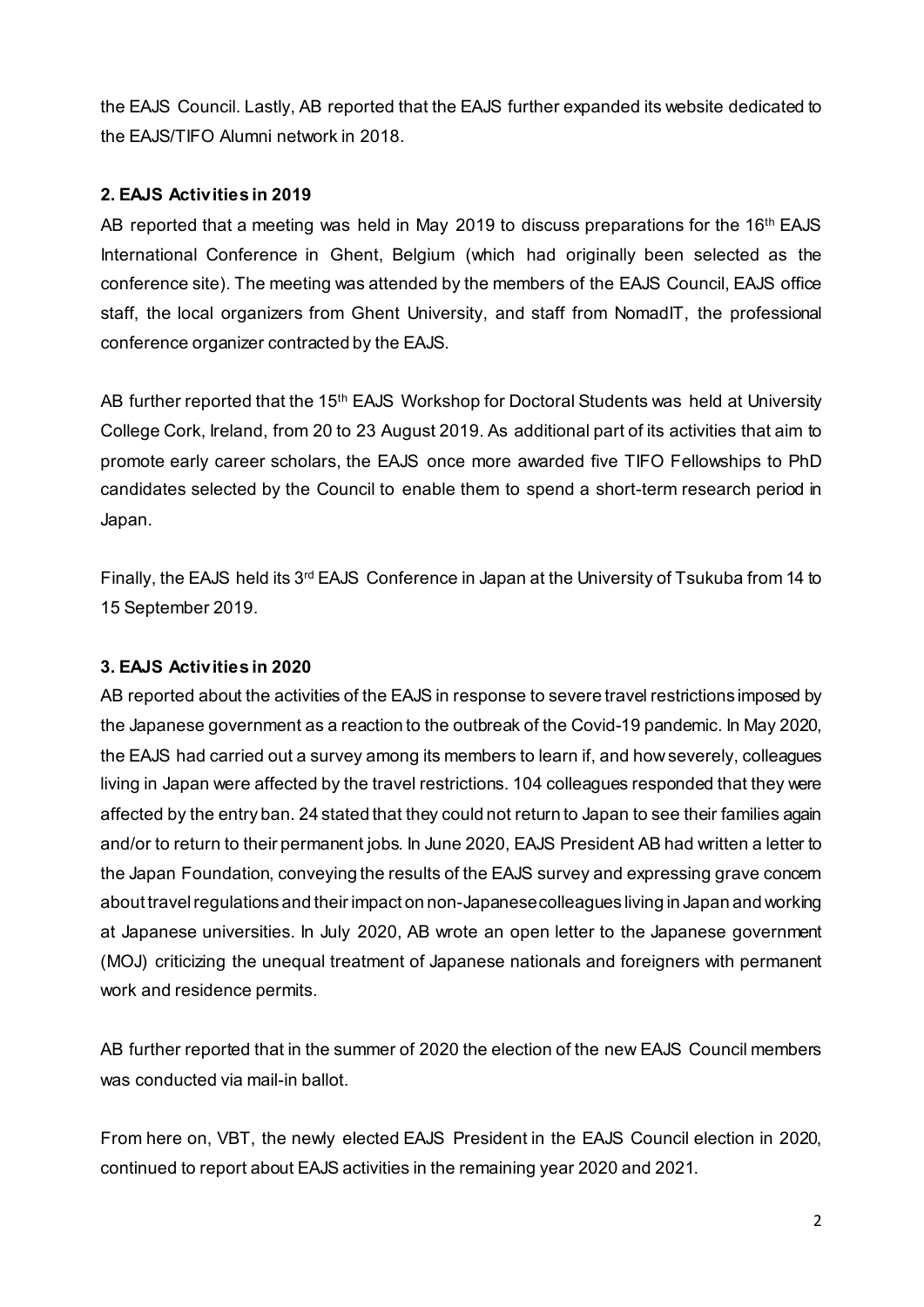VBT reported that the 16th EAJS Workshop for Doctoral Students was held online from 28-30 October 2020. Originally, the workshop had been scheduled to take place at KU Leuven, just before the 16th EAJS International Conference. However, Covid-19 forced the EAJS Council to postpone the conference and reschedule the workshop. In spring 2020, the workshop had been rescheduled to take place in autumn at Freie Universität Berlin. However, the worsening Covid situation since September made it necessary to switch to a digital format. Ultimately, the workshop was led by Verena Blechinger-Talcott and Urs Matthias Zachmann from Freie Universität Berlin and held virtually.

Also, in 2020, the EAJS once more awarded five TIFO Fellowships to PhD candidates to enable them to spend a short-term research period in Japan. Unfortunately, the selected TIFO fellows have not been able to conduct their research so far due to Japan's ongoing entry restrictions.

#### **4. EAJS Activities in 2021**

VBT reported that the 17th EAJS Workshop for Doctoral Students was again held digitally from 18-20 August 2021. Originally, the workshop had again been scheduled to take place at KU Leuven. However, the volatile Covid-19 situation in the summer made it once more necessary to switch to an online format.

Furthermore, in 2021 three TIFO Fellowships were awarded to selected PhD students.

EAJS activities since 2018 culminated the 16th EAJS International Conference, which was held digitally from 24 to 28 August 2021. The conference was attended by more than 1200 delegates. More than 800 speakers presented and discussed ca. 750 presentations in the various sections of the conference.

79 delegates could participate in the conference thanks to funding provided by the Toshiba International Foundation.

After the reports by AB and VBT, EAJS members were asked to vote on whether to accept or reject their reports of activities. The vote was carried out using Zoom's integrated voting feature. The question was: "Do you approve of the Council's report of activities over the past four years?" 106 members voted "yes" (98% of the votes cast), no member voted "no", two members voted "abstain" (2%). Thus, the reports on EAJS activities were approved by the members.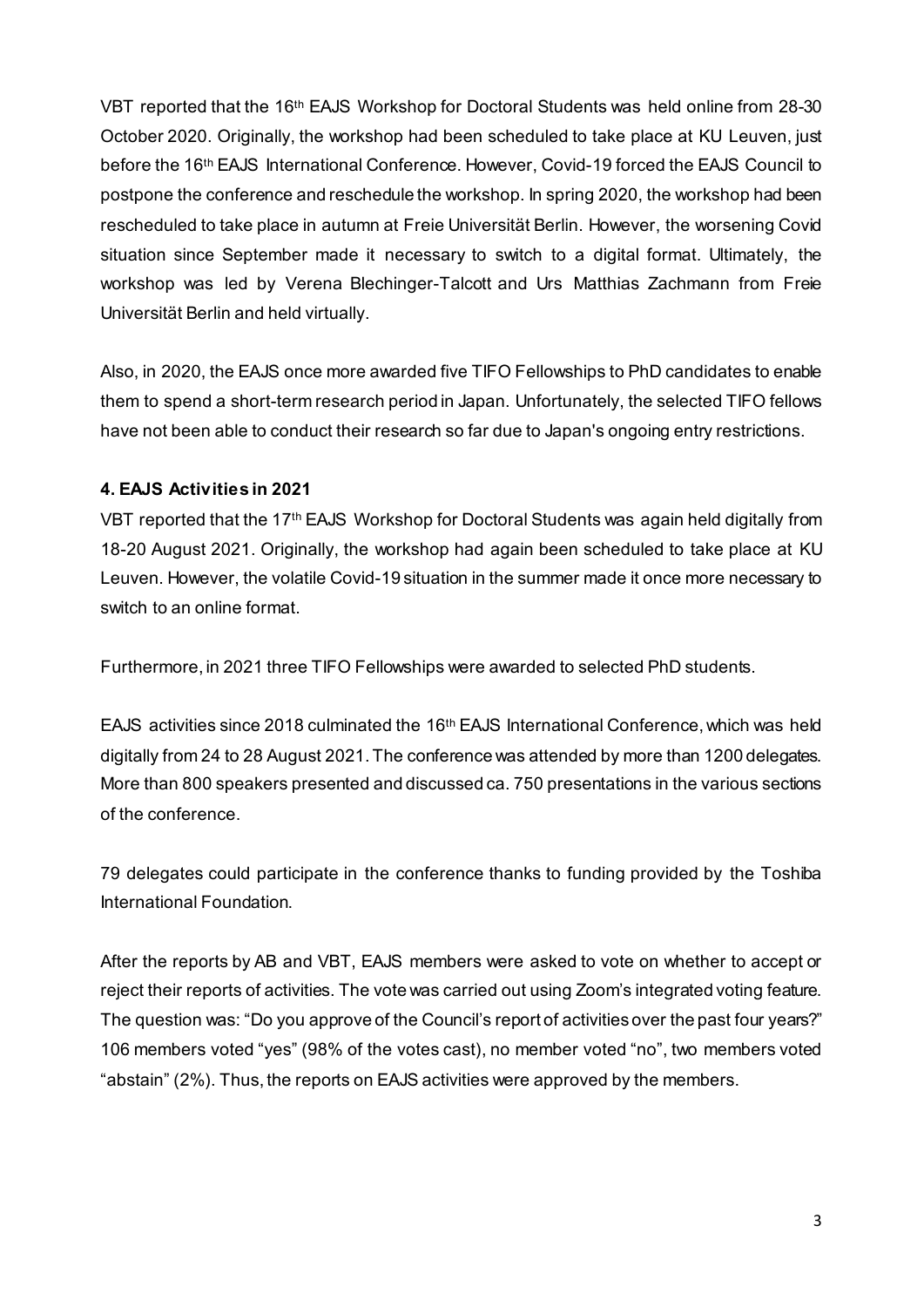## **(2) Report by the EAJS Treasurer: membership development, financial report and budget (Urs Matthias Zachmann, UMZ)**

In his report, UMZ reported about the following points.

#### **1. EAJS membership development**

UMZ outlined the development of the EAJS membership in recent years. He explained that the number of members is strongly influenced by holding EAJS conferences, because EAJS rules stipulate that membership is required for giving a presentation at an EAJS conference. In those years an EAJS conference takes place, membership numbers increase, due to aforementioned rule. A membership is valid for three years. The last great increases in membership was in 2017 due to the last EAJS conference which was held in Lisbon in August 2017. Furthermore, the EAJS Japan Conference in Tsukuba in 2018 led also to a relatively high number of new memberships. This, together with more new memberships in 2019, had the result of the EAJS membership reaching its record high in 2019 with more than 1500 members. However, the EAJS did not receive many new membership applications in 2020, and the majority of those members, whose membership had expired in 2019, did not renew their memberships. That was due to the fact that the 16<sup>th</sup> EAJS International Conference, which had originally been scheduled for 2020, was postponed by one year. Consequently, this resulted in a strong drop in membership numbers to about 800 in 2020. However, membership numbers increased again in 2021 due to the fact that the postponed conference finally took place. Thus, the number of the EAJS membership rose once more to more than 1100 members.

Concerning the composition of EAJS members, 75% are personal members with a salary and 22% are student members. The remaining 3% are either honorary (2%) or institutional members (1%). While half of EAJS members are Europeans (50%), a closer look reveals that the EAJS still has far more personal members in Western Europe than in Eastern Europe (41% vs. 9%). (However, on this point UMZ added that several universities from Eastern Europe hold an institutional membership, which offers institutions the benefits of an EAJS membership to all its staff members. Thus, in reality, institutional memberships often cover many colleagues of a university in Eastern Europe at the same time, which can thus not be detected as individual members in our statistics.) UMZ further reported that 27% of EAJS members are Japanese, 8% are from the US. The remaining members stem from other parts of Asia (7%), Russia (3%) and Oceania (2%).

UMZ confirmed that it remains the intention of the EAJS Council to work hard on the promotion of Japanese Studies also in Eastern Europe.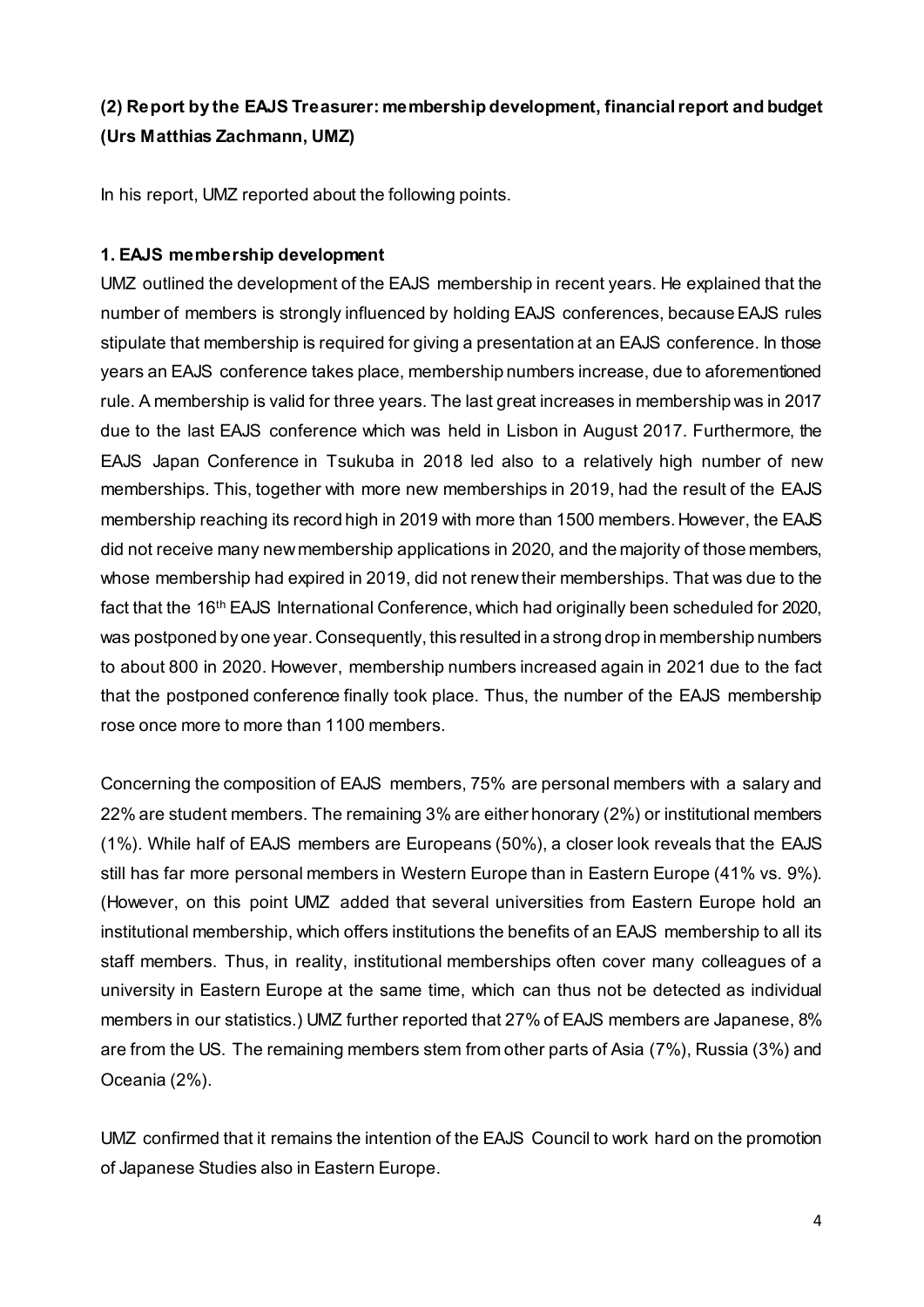## **2. EAJS financial situation**

UMZ explained that the EAJS' finances stem from three sources of funding: Japan Foundation (JF, main sponsor of the EAJS), Toshiba International Foundation (TIFO) and membership fees.

The JF provides funds for

- the operation of the EAJS office (main part of salary of Council assistant, IT, office supplies, postage);
- part of EAJS International Conferences (usually the salary for six months for a member of the local organizing team and travel expenses of the keynote speaker from Japan);
- part of EAJS conferences in Japan (usually travel and accommodation for the EAJS President and the keynote speaker, who usually comes from Europe);
- part of the annual PhD Workshop (travel expenses of senior advisors).

TIFO provides funds for

- the annual EAJS PhD Workshops (travel and accommodation, food and drinks, workshop venue);
- three TIFO short-term Fellowships per year;
- alumni networking activities (e.g. Alumni meetings);
- conference grants that enable early career scholars with low-paying or no regular positions to attend the EAJS International Conferences. In 2021, TIFO awarded 110 of conference grants.

The EAJS uses membership fees to pay for

- the remaining share of the salary of the Council assistant which is not covered by the grant from JF;
- the salary of two full-time student assistants (41 hours/month);
- banking and legal fees:
- tax audits (every three years);
- travel and accommodation for Office staff and Council members for the preparatory meeting for the EAJS International Conference);
- conference registration fee waivers, travel and accommodation of the section convenors and EAJS Council members for the EAJS International Conference.

Support from JF has continued to decline slightly in recent years. However, JF is still the most important donor for the EAJS, for which UMZ expressed sincere gratitude on behalf of the EAJS.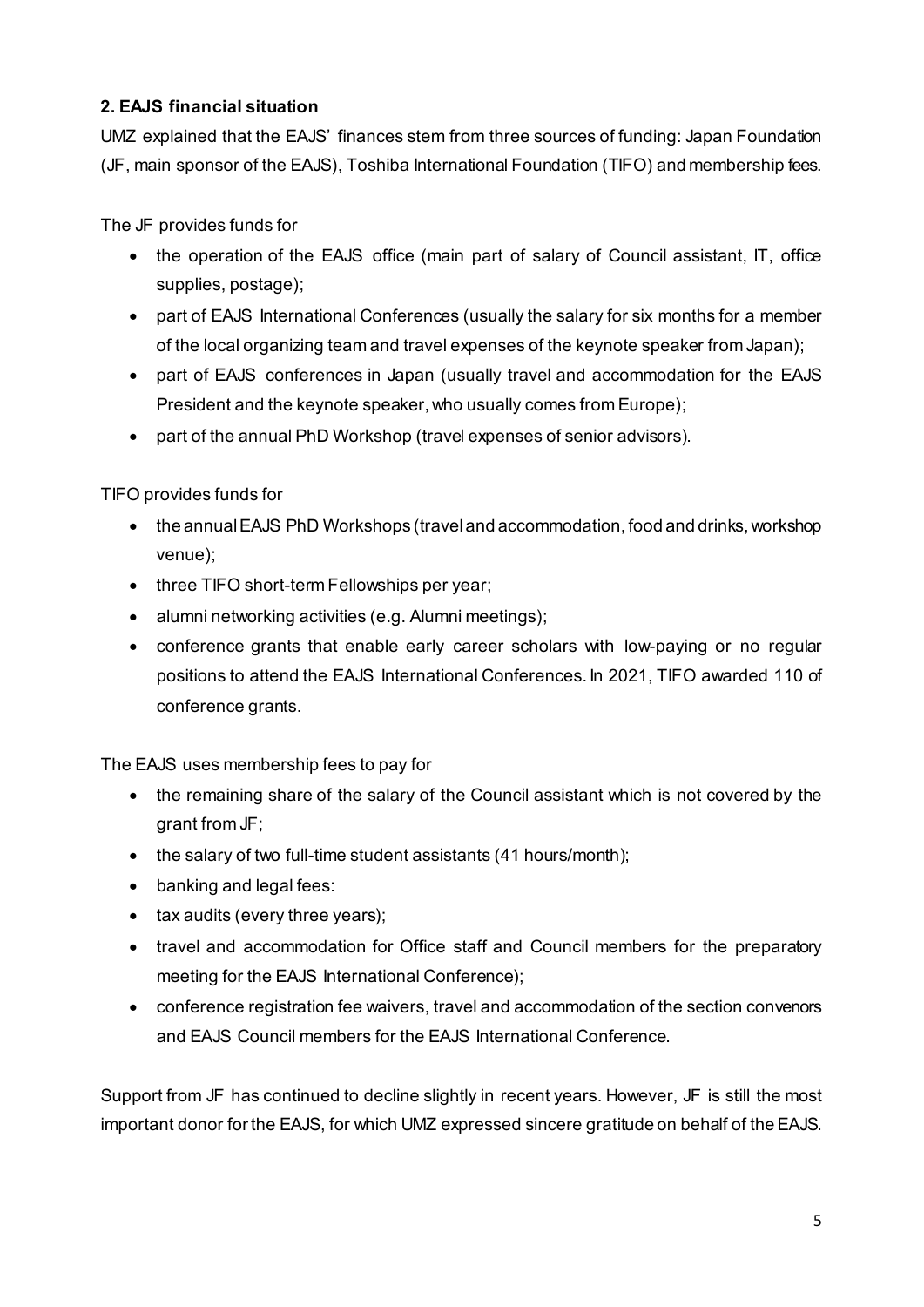In contrast, financial support fromTIFOhas remained constant over the past four years, although due to recent circumstances, the EAJS could not fully make use of this. Thus, in 2020 and 2021, the funding from TIFO was significantly lower than in previous years. This can be explained by the fact that the EAJS PhD Workshops in 2020 and 2021 were conducted digitally and therefore did not incur any costs. Thus, the EAJS was simply unable to spend the appropriated funds from TIFO.

UMZ expressed sincere gratitude on behalf of the EAJS for the continued support from TIFO.

The EAJS membership account remains in a healthy state.The higher expenses in 2020 are due to the fact that preparatory work for the 16<sup>th</sup> EAJS Conference, which was originally planned for 2020, had to be paid for in 2020. In addition, the EAJS had to settle outstanding payments to the Freie Universitaet Berlin for staff salaries between 2016 and 2020.

The third bank account for membership payments, paid via PayPal, is also looking good. More and more members have been using this payment options to pay membership fees in recent years.

Finally, UMZ provided an overview of the regular tasks and the annual costs of the EAJS office.

After the report by UMZ, the members were asked to vote on whether to accept or reject the Treasurer's report. The question to vote on was: "Do you approve of the Council's report on budget and spending over the past four years?" 108 members voted "yes" (96% of the votes cast), no member voted "no", four members voted "abstain" 4%). Thus, the report on membership development and on budget and spending was approved by the members.

## **(3) Outcome of Council elections, farewell to outgoing Council members and welcoming of new Council members**

VBT expressed the EAJS' gratitude to the outgoing Council members Laura Moretti, Andrea Germer and Gabriele Vogt for their service to the association. She then welcomed the newly elected EAJS Officers, i.e. Secretary David Mervart and Treasurer Urs Matthias Zachmann. She furthermore welcomed the new members of the extended Council David Chiavacci, Barbara Geilhorn, and Kristina Iwata-Weickgenannt. VBT furthermore welcomed the re-elected Council members Jaqueline Berndt, Andrea De Antoni and Till Weingärtner.

After that, each member of the Council gave a short self-introduction.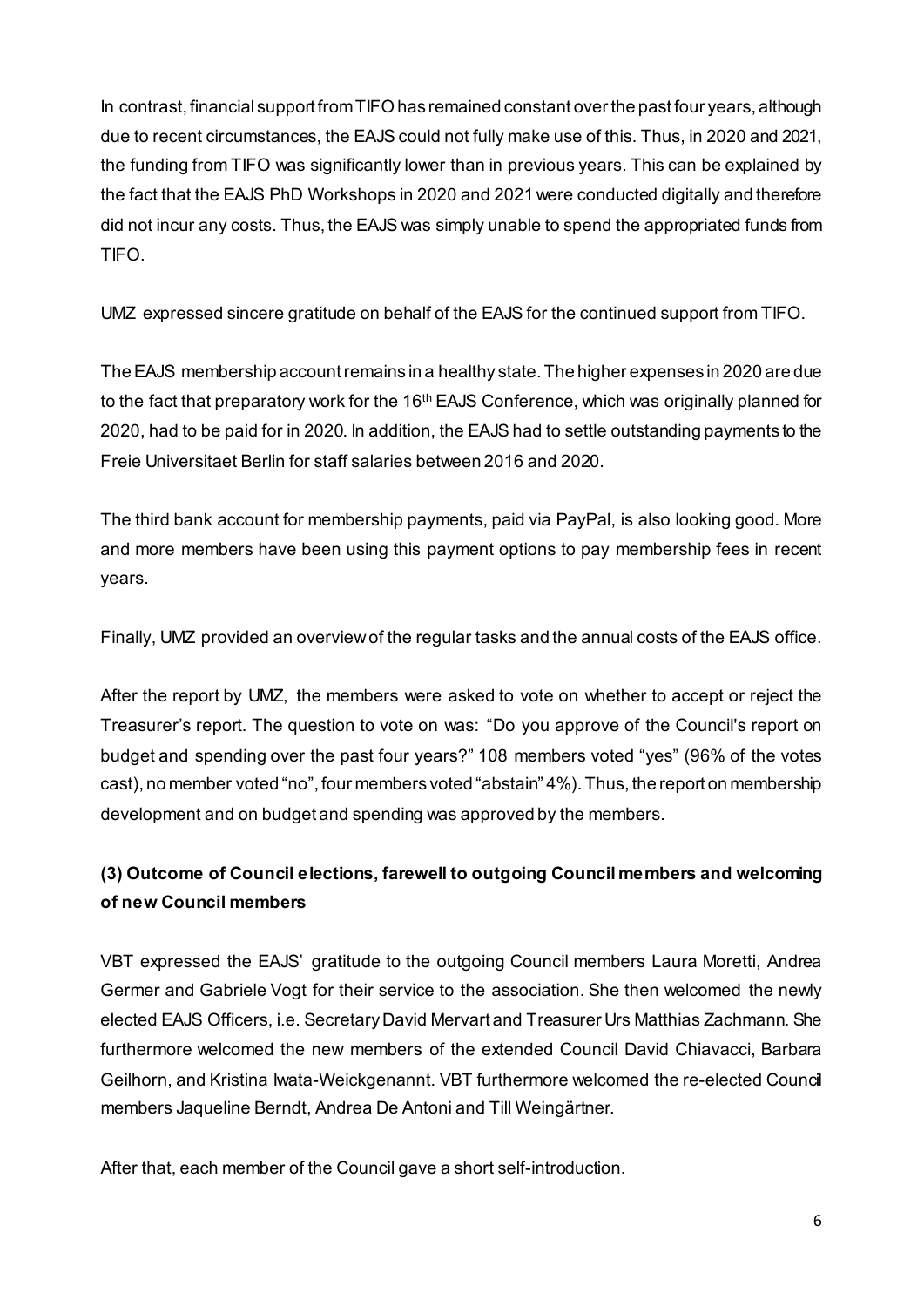VBT thanked the outgoing President AB for his contributions as president between 2017 and 2020. The outgoing President was co-opted by the Council to remain a member of the Council as Immediate Past President.

VBT announced the decision by the EAJS Council to add Andreas Niehaus from Ghent University once more to the Council as Local Conference Organizer as allowed by § 7 of the EAJS Constitution.

### **(4) EAJS conferences**

VBT announced that the next EAJS International Conference will take place at Ghent University, as had originally been the plan for 2020. VBT furthermore announced that the EAJS will return to the original three-year conference cycle, i.e. that the next conference will already take place in two years, in the summer of 2023. The following conference is then planned for 2026.

Then followed the reports by the following Sections (*convenor who reported*):

- Urban, Regional and Environmental Studies (Susanne Klien & Adrian Favell)
- Language and Linguistics (Yoshiyuki Asahi)
- Modern Literature (Nozomi Uematsu & Filippo Cervelli, excused)
- Pre-modern Literature (Linda Chance)
- Visual Arts (Gunhild Borggreen & Marcos Centeno)
- Performing Arts (Annegret Bergmann & Katherine Mezur)
- Anthropology and Sociology (Fabio Gygi)
- Media Studies (Björn-Ole Kamm & Rachael Hutchinson)
- Economics, Business and Political Economy (Karen Shire & Harald Conrad)
- History (Aaron Moore)
- Religion and Religious Thought (Monika Schrimpf & Mark Teeuwen, excused)
- Intellectual History and Philosophy (Roman Paşca)
- Politics and International Relations (Sebastian Maslow)
- Japanese Language Teaching (Marcella Mariotti)

## **(5) Resolution on addition to § 6 in the EAJS Constitution**

UMZ explained the Council's intention to amend two paragraphs of the EAJS constitution to allow a) the General Meeting to be held virtually or as hybrid meeting, and b) that the EAJS Council election may also be conducted in digital form.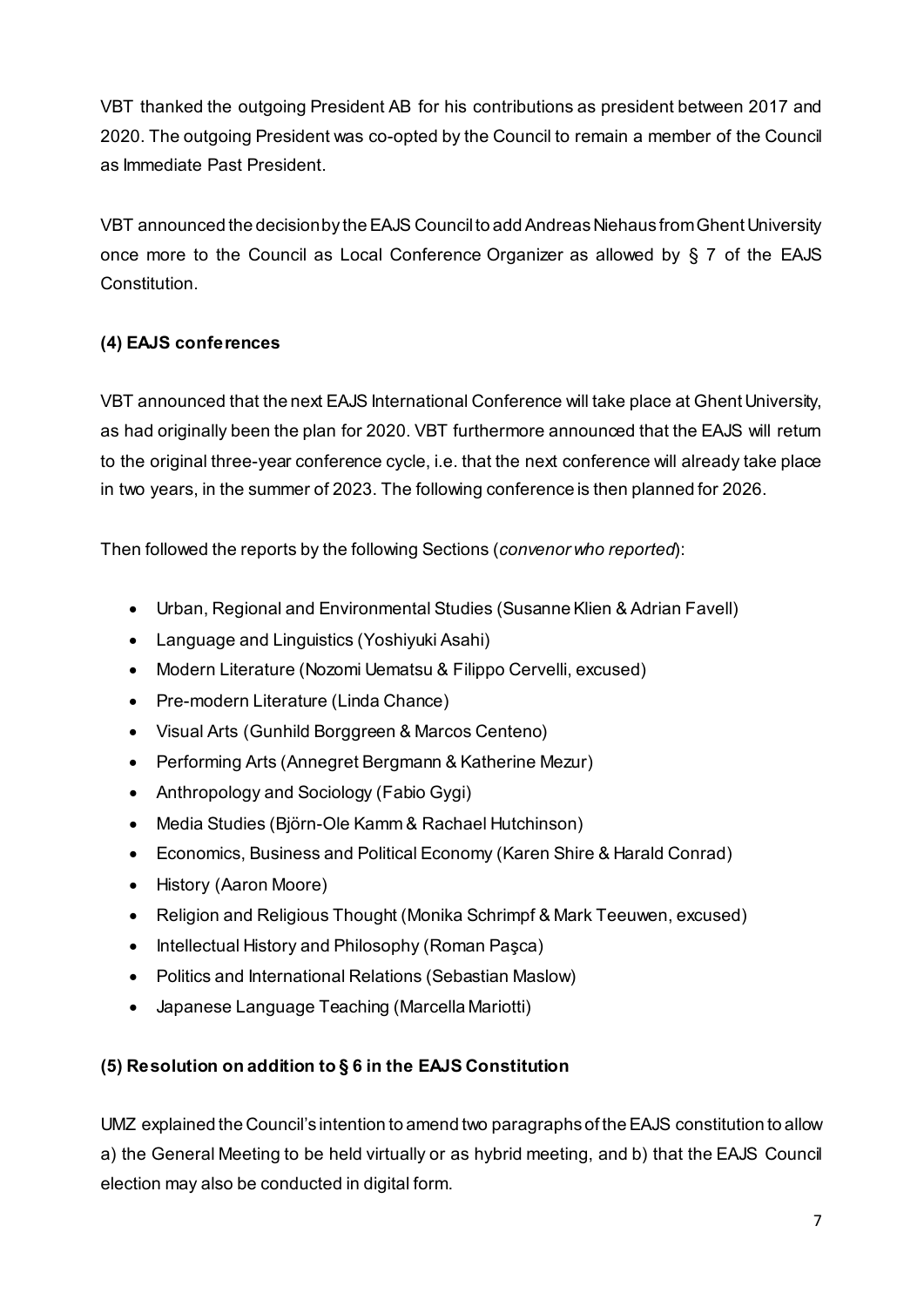First, EAJS members were asked to vote on the addition of the following sections proposed by the EAJS Council to § 6 of the EAJS constitution:

"Virtual General Meetings are permissible. Regarding the invitation to a virtual General Meeting, § 6 section 1 shall apply accordingly. In a virtual General Meeting, members exercise their membership rights by means of electronic communication. The specific details of conducting a virtual General Meeting shall be determined by the Council.

The Council may also permit members to participate virtually in a non-virtual meeting without being present in person (hybrid meeting) and to exercise their membership rights by means of electronic communication."

71 members voted "yes" (99% of the votes cast), no member voted "no", one members voted "abstain" (1%).

### **(6) Resolution on addition to § 8 in the EAJS Constitution**

Next, EAJS members were asked to vote on the addition of the following sections proposed by the EAJS Council to § 8 of the EAJS constitution:

"The election of the Council may also be conducted in digital form by using an online voting system. Members exercise their voting rights in a digital election by means of electronic communication. § 8 sections 1-3, 5-6 and 9 of the constitution shall apply mutatis mutandis to the digital election. The EAJS office on behalf of the Council shall send the election documents in text form to all members entitled to vote generally three months before the General Meeting. The Council shall set a deadline by which the votes of the members must be received through the election system. Votes received after this deadline are invalid.

The digital voting procedure must ensure that the election is anonymous, that the entitlement to vote is verified, that eligible voters can cast no more votes than is stipulated in § 8 section 3, that all technical steps and the election results are recorded in the minutes, and that manipulation during the casting and counting of votes is precluded.

Members who do not have the technical requirements to participate in a digital election shall be permitted by the Council to cast their vote by ballot-by-mail."

72 members voted "yes" (99% of the votes cast), no member voted "no", one members voted "abstain" (1%).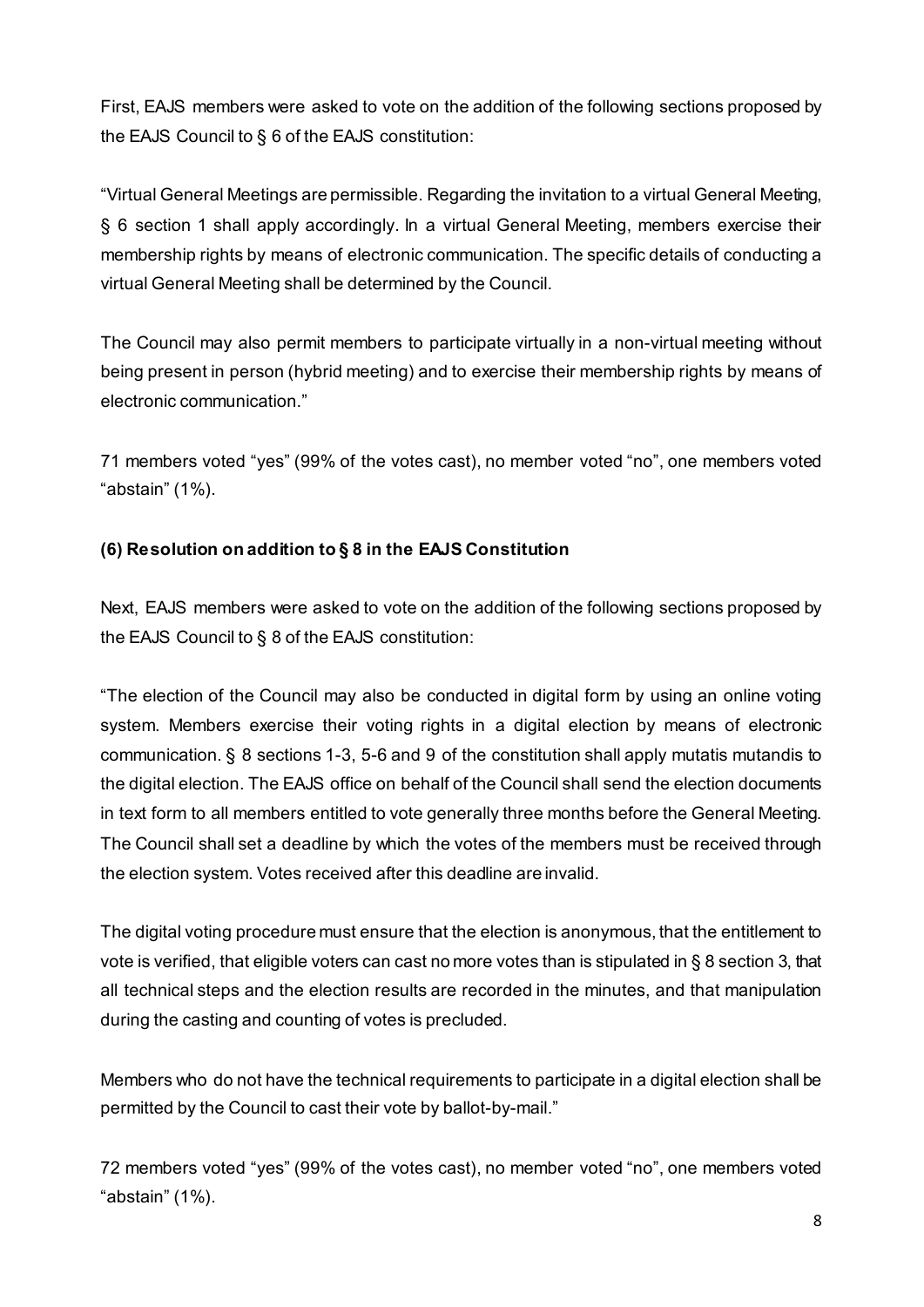#### **(7) Matters arising from council discussions**

VBT informed members about the Council's intention to take action in response to the ongoing strict Japanese travel regulations, which continue to make it extremely difficult to study and conduct research in Japan. The EAJS Council is concerned that the continuing strict entry regulations will continue to prevent colleagues from completing research projects, including many PhD projects, as well as students of Japanese Studies to study in Japan. Therefore, the Council plans to send another open letter to the Japanese government, similar to the open letter the EAJS had sent in 2020. In this letter, the EAJS Council intends to point out the negative impact of Japan's current immigration regulations on scholars conducting research about Japan and therefore on the field of Japanese Studies.

Moreover, VBT informed members about the Council's plan to thoroughly discuss how to integrate trans- or multidisciplinary topics and papers more effectively into the next EAJS Conference.

Finally, VBT reported on the Council's decision that video recordings of conference sessions will be made available to conference participants online via the conference website until four weeks after the conference, i.e. by the end of September. Exceptions should be made only for the recorded sessions or presentations, whose recorded participants are all in favor of extending the period during which the recordings are made available. Importantly, the recording can only be accessed by registered conference delegates and no one else.

#### **(8) Any other business**

Comments and questions were invited from the floor.

A member asked to keep the films from the film section and the photos from the virtual photo exhibition online a little longer. In response to this request, Rohan Jackson from NomadIT confirmed that the films and photos could be made available for a week longer than originally planned.

A convenor proposed to add the technical possibility for speakers to upload their CV / biographical information to the conference website. VBT explained that this could be done with the conference software Whova, which allows participants to upload and share their biographical information etc. Rohan Jackson of NomadIT demonstrated this briefly. VBT promised that the Council would examine if this technical feature could be improved for the next conference.